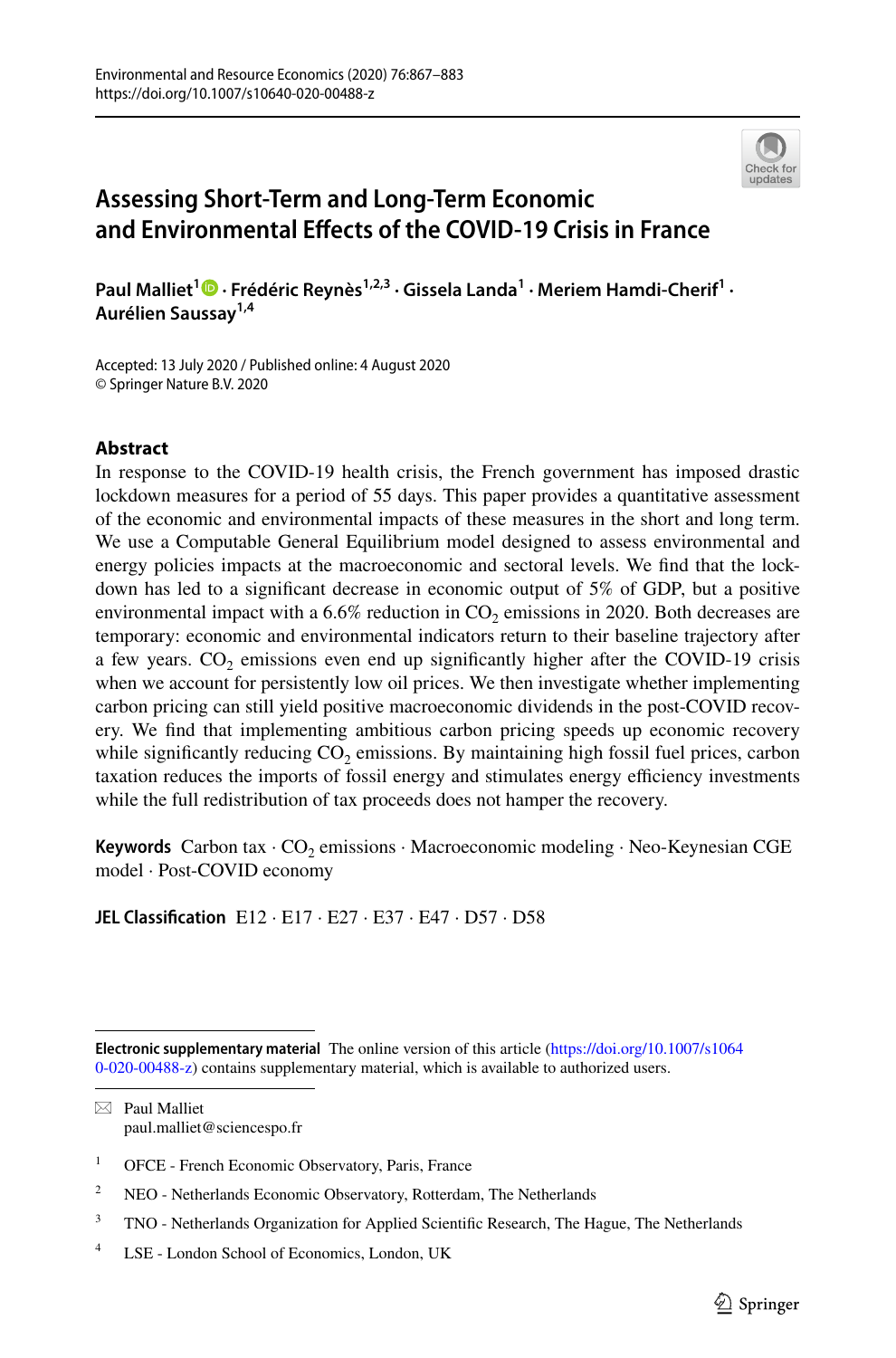# **1 Introduction**

Appearing in China in late 2019, the COVID-19 outbreak has spread extremely rapidly throughout most countries in the world over the frst months of 2020, and was declared a pandemic by the World Health Organization on March 11, 2020 (WHO [2020](#page-16-0)). To slow down the rate of its spread, most countries have imposed severe measures to encourage people to limit physical interactions, ranging from the banning of public events, closing of schools, non-essential businesses and borders up to complete country-wide lockdown. These unprecedented measures have signifcantly impacted both the economy and the environment at the global and national levels—at least over the short run. However, the environmental and economic impact of this crisis over the medium and long run remains unclear (Helm [2020](#page-15-0)). Furthermore, the economic impact of climate policies, often thought to be positive, $\frac{1}{1}$  $\frac{1}{1}$  $\frac{1}{1}$  may be substantially modified in the context of the COVID-19 crisis. This paper thus seeks to address two main questions: (i) what are the economic and environmental efects of the COVID-19 crisis? (ii) what is the macroeconomic impact of climate policy in the post-COVID recovery?

In response to the COVID-19 pandemic, the French government has enforced a strict lockdown from March 17 to May 11, 2020. Travel was restricted to the absolute minimum within national borders, while borders across the Schengen area were closed. These measures have generated a signifcant improvement in air quality and a 30% reduction in greenhouse gases (GHG) during the lockdown period (CITEPA [2020\)](#page-15-1). The French High Council on Climate has estimated an induced drop in annual GHG emissions between 5% and 15% relative to 2019 levels. This wide range results from uncertainties over the length and depth of the crisis (HCC [2020\)](#page-15-2).

At the global level, the drastic contraction of global economic activity and the signifcant reduction of mobility have induced a drop in global energy demand. The International Energy Agency estimates that total fnal energy consumption will be reduced by 4% to 6% in 2020 compared to 2019, depending on the duration of travel restrictions and the speed of economic recovery. This would lead to the lowest level of global GHG emissions since 2010 with a decrease of 8% with respect to 2019 (IEA [2020a](#page-15-3)). However, this positive short-term environmental efect may not be sustained. Indeed, Le Quéré et al. ([2020\)](#page-15-4) warn that the recovery could be carbon-intensive enough to bring emissions back on their original trajectory. This was the case after the global fnancial crisis of 2008–2009 (Peters et al. [2012\)](#page-16-1). A repetition of this scenario would make it more difficult to limit global warming to below 2  $\rm{°C}$  (IPCC [2018\)](#page-15-5). The current period is thus fraught with risks, since the economic slowdown could also negatively afect the funding and deployment of climate mitigation actions (Hepburn et al. [2020;](#page-15-6) Janardhanan et al. [2020](#page-15-7)).

Even though the pandemic is still ongoing, a number of studies have already attempted to assess the short-term macroeconomic impact of the COVID-19 crisis quantitatively.<sup>[2](#page-1-1)</sup> The International Monetary Fund estimates a global GDP loss of 3% in 2020 compared to 2019 and projects a growth of 5.8% in 2021 in a baseline scenario,

<span id="page-1-0"></span><sup>&</sup>lt;sup>1</sup> The conditions of the existence of a double dividend from the implementation of a carbon tax has been widely discussed in the literature (e.g. Aubert and Chiroleau-Assouline [2019](#page-15-8); Hasfstead and Williams [2018\)](#page-15-9).

<span id="page-1-1"></span><sup>2</sup> Maliszewska et al. [\(2020](#page-16-2)) provide a literature review of studies quantifying the potential economic impact of the COVID-19 outbreak, and McKibbin and Fernando  $(2020)$  $(2020)$  summarize the existing literature on the macroeconomic costs of outbreaks.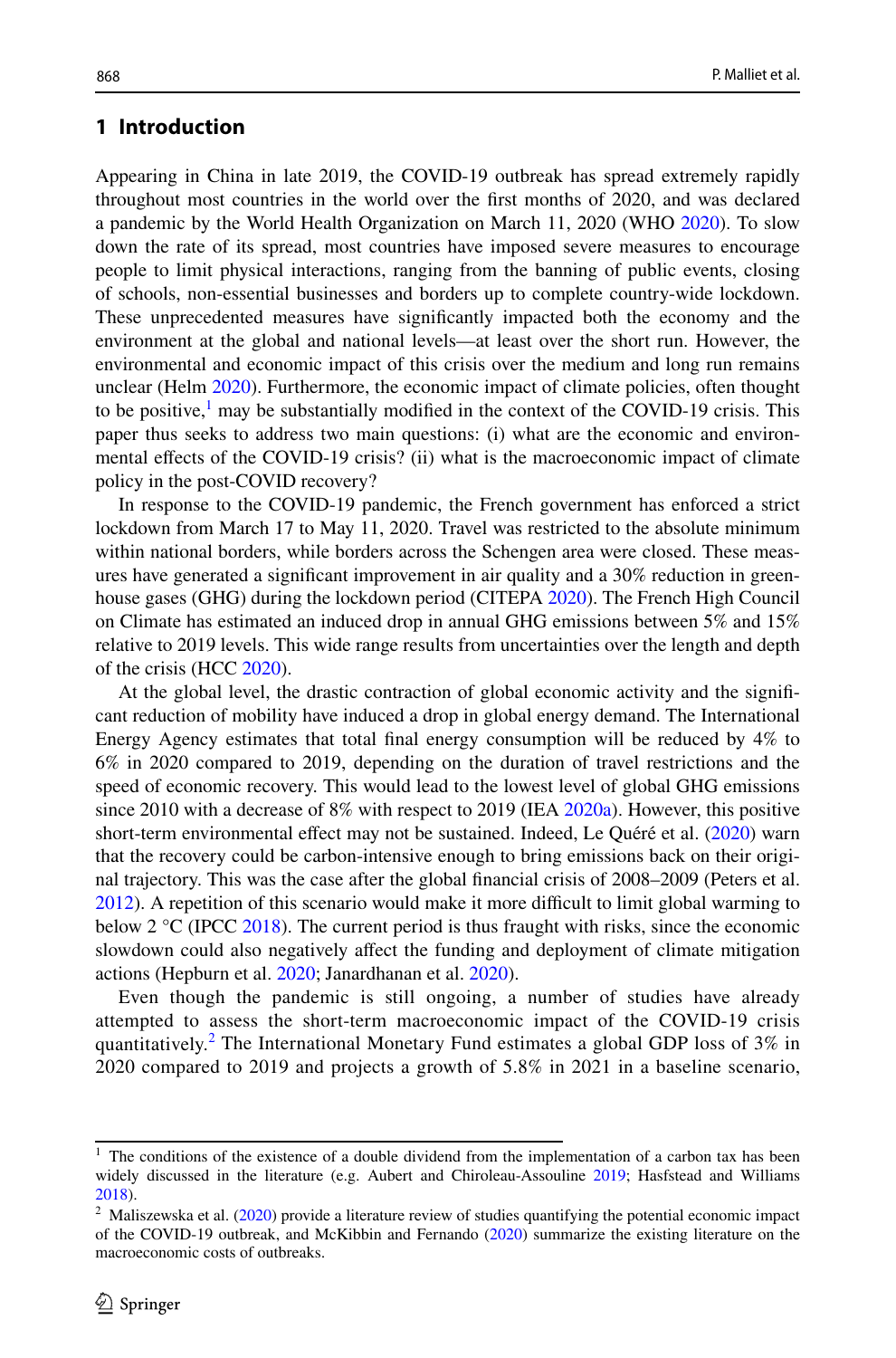remaining below the forecasts estimated before the COVID-19 pandemic. Authors stress that these forecasts remain very uncertain as a result of numerous hard to measure health, fnancial, economic and behavioral parameters. Still, their projections point to the fact that service-based economies are most afected (IMF [2020\)](#page-15-10). In a static comparative exercise, using a global standard computable general equilibrium model, Maliszewska et al. [\(2020\)](#page-16-2) consider two scenarios that difer in terms of lockdown duration, where the COVID-19 crisis is represented through shocks on production factors, international trade costs, travel services and demand. They fnd a global GDP contraction of 2.5% and 4% for the short and long lockdown scenario respectively. In both scenarios, developing economies are more impacted than industrialized countries, with service sectors being the most afected. Using a global hybrid DSGE/CGE general equilibrium model, McKibbin and Fernando [\(2020\)](#page-16-3) analyze seven scenarios where several types of shocks related to the COVID-19 are envisioned (epidemiological and economic shocks to labor supply, cost of production, equity risks, consumption demand and governments expenditure). They provide GDP losses in 2020 compared to a baseline scenario for 24 countries and fnd that all economies are signifcantly afected even under the more contained outbreak scenario. Their results for France range from −0.2 to −8% depending on the scenario. Finally, based on an input–output analysis, the French Economic Observatory assesses the very short-term impact of a one-month lock-down on GDP and employment for the world and major advanced economies (OFCE [2020\)](#page-16-4). Results are provided for April 2020, which can be useful for researchers who would like to calibrate the COVID-19 shock in their models. They found that the world economy experienced a −19% recession during the month of April, with an even larger reduction in employment. Labor intensive and mobility related sectors were the most afected, with Europe hosting the worst hit countries among developed economies—Spain, France and Italy, where lockdown was strictest—with a monthly GDP loss with respect to April 2019 of 35%, 30% and 29% respectively.

All these studies underline the negative short-term impact of the COVID-19 outbreak on the economy. Many policies have already been announced to foster a rapid economic recovery. Yet decisions that are taken today are crucial to avoid long-term lock-ins in carbon-intensive pathways (Le Quéré et al. [2020](#page-15-4)). While not necessarily relying on quantitative assessments, a number of researchers consider that the current crisis can be seen as an opportunity to develop inclusive and sustainable growth (Allan et al. [2020](#page-15-11); Janardhanan et al. [2020;](#page-15-7) Rydge et al. [2020](#page-16-5); World Bank [2020a,](#page-16-6) [b](#page-16-7)). In particular Stern and Zenghelis ([2020\)](#page-16-8) point out the importance of sustainable investments such as clean energy infrastructure investments, contrasting them with resource-intensive and carbon-intensive investments. Such investments would boost employment in the short term and reduce energy costs, generate economies of scale and productivity gains in the longer term. In the same vein, Hepburn et al. ([2020\)](#page-15-6) identify policies and measures that could avoid high economic, environmental and social damages from the COVID-19 crisis: "physical infrastructure, building efficiency retrofits, investment in education and training, natural capital investment, and clean R&D". However, low oil prices could be a long-lasting characteristic of the post-COVID economy (Helm [2020\)](#page-15-0), which would signifcantly slow down and postpone the transition to a low-carbon economy.

Evaluating the economic and environmental impact of the COVID-19 crisis in the short, medium and long term and assessing its impact on the potential double dividend generated by carbon pricing is a real challenge. In this paper, we focus on France, which experienced one of the strictest lockdowns in the world and where an ambitious low carbon national strategy is seriously discussed. We use the French version of ThreeME, a Computable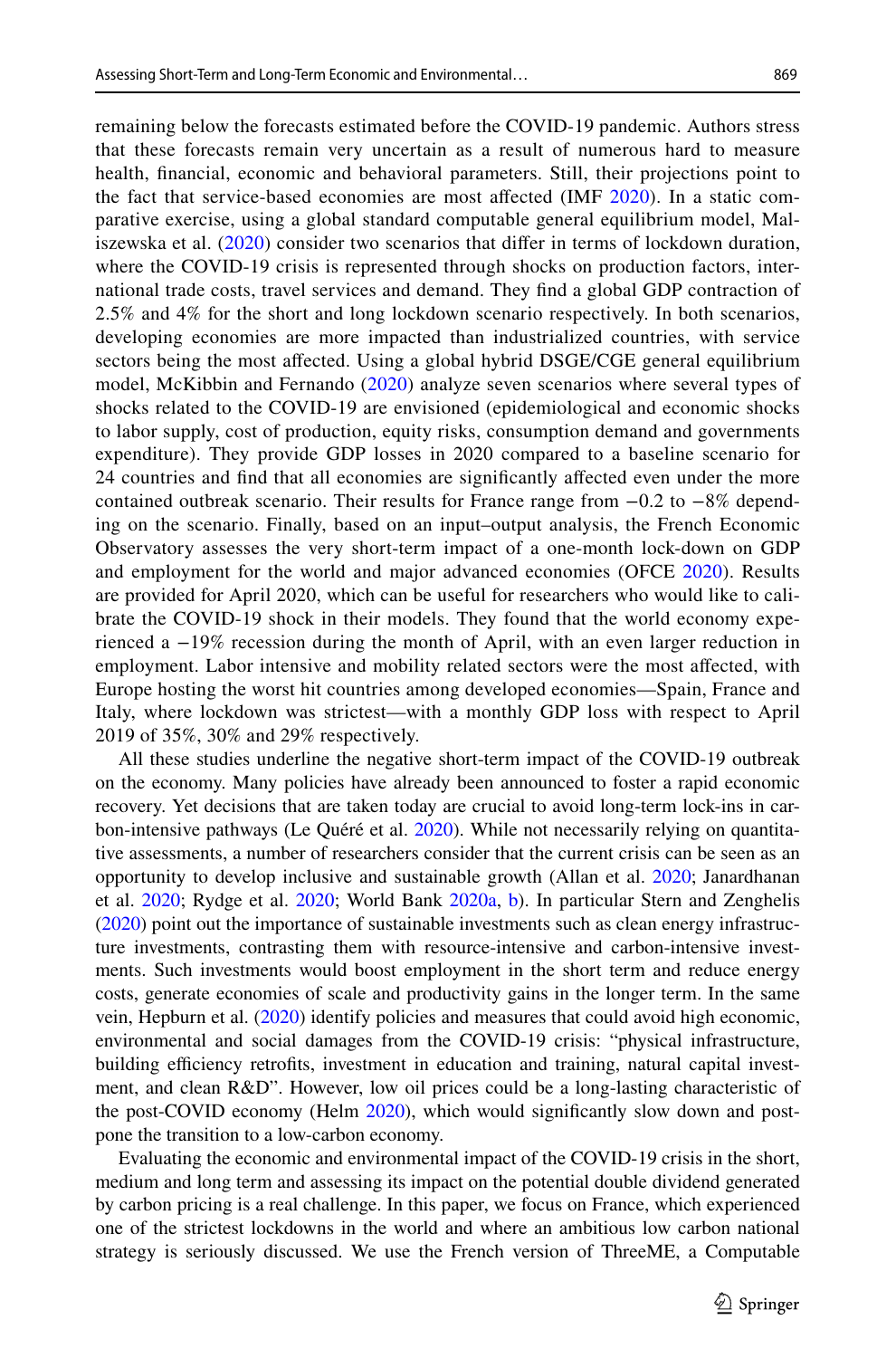General Equilibrium (CGE) model specifcally designed to assess medium- and long-term impacts of environmental and energy policies at the macroeconomic and sectoral levels.

The modeling framework and a detailed description of the scenarios are provided in Sect. [2](#page-3-0). Section [3](#page-6-0) investigates (i) the economic and environmental impact of the COVID-19 crisis in the short and long term, and (ii) the macroeconomic impact of climate policy in the post-COVID recovery. Finally, Sect. [4](#page-9-0) concludes with policy implications and avenues for further analysis.

## <span id="page-3-0"></span>**2 Modeling Framework and Scenarios**

ThreeME is a country-level open source Computable General Equilibrium model (CGE) originally developed to support policymakers in the design and evaluation of decarbonization pathways in France (Callonnec et al.  $2013a$  $2013a$  $2013a$ , [b,](#page-15-13)  $2016$ ).<sup>3</sup> Since its first release, it has also been adapted to Mexico (Landa et al. [2016\)](#page-15-15), Indonesia (Malliet et al. [2016](#page-16-9)) and the Netherlands (Bulavskaya and Reynès [2018](#page-15-16)).

ThreeME is specifcally designed to evaluate the short-, medium- and long-term impact of environmental and energy policies at the macroeconomic and sectoral levels. To this end, the model combines several important features:

- Its sectoral disaggregation allows for analyzing the transfer of activities from one sector to another, particularly in terms of employment, investment, energy consumption or balance of trade.<sup>[4](#page-3-2)</sup>
- The highly detailed representation of energy flows through the economy allows for analyzing the consumption behavior of economic agents with respect to energy. Sectors can arbitrage between capital and energy when the relative price of energy increases, and substitute between energy vectors. Consumers can substitute between energy vectors, transportation modes or consumption goods.

As a CGE model, ThreeME fully considers feedbacks between supply and demand. Demand (consumption and investment) drives the supply (production). Symmetrically supply drives demand through the incomes generated by the production factors (labor, capital, energy products and materials). Compared to bottom-up energy models such as MARKAL (Fishbone and Abilock [1981](#page-15-17)) or LEAP (Heaps [2008\)](#page-15-18), ThreeME goes beyond the mere description of the sectoral and technological dimensions by integrating these within a comprehensive macroeconomic model.

ThreeME is a neo-Keynesian model. Compared to standard Walrasian-type CGEs that are largely supply driven, prices do not adjust instantaneously to clear markets. Instead the model is dynamic, and prices and quantities adjust slowly. Producers adjusts their supply to the demand. This has the advantage to allow for situations of market disequilibria (in particular the presence of involuntary unemployment). This framework is particularly

<span id="page-3-1"></span><sup>3</sup> The main equations are provided and described in Appendix B and a detailed description of the model can be retrieved from Callonnec et al. ([2013b\)](#page-15-13). The version used in this study can be retrieved from [www.](http://www.threeme.org) [threeme.org](http://www.threeme.org).

<span id="page-3-2"></span><sup>&</sup>lt;sup>4</sup> For this study, we used a version of the model with [1](#page-4-0)7 sectors (see list in Fig. 1). The calibration of the base year (2010) is based on data from WIOD National Supply and Use Table (SUT) for France 2010 (WIOD [2020](#page-16-10)).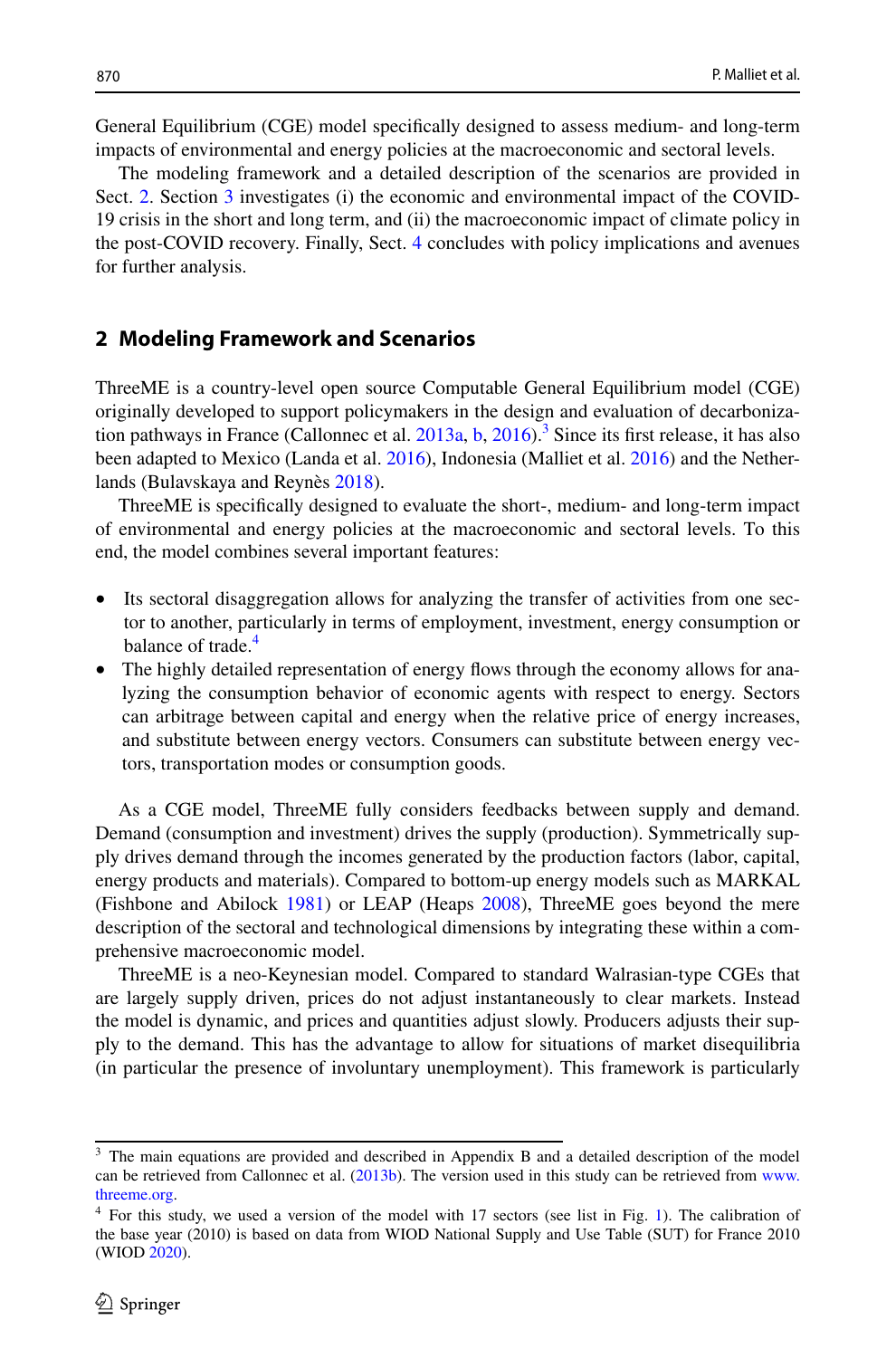

<span id="page-4-0"></span>**Fig. 1** Goods and services demand variation between the COVID scenarios and the baseline scenario, in 2020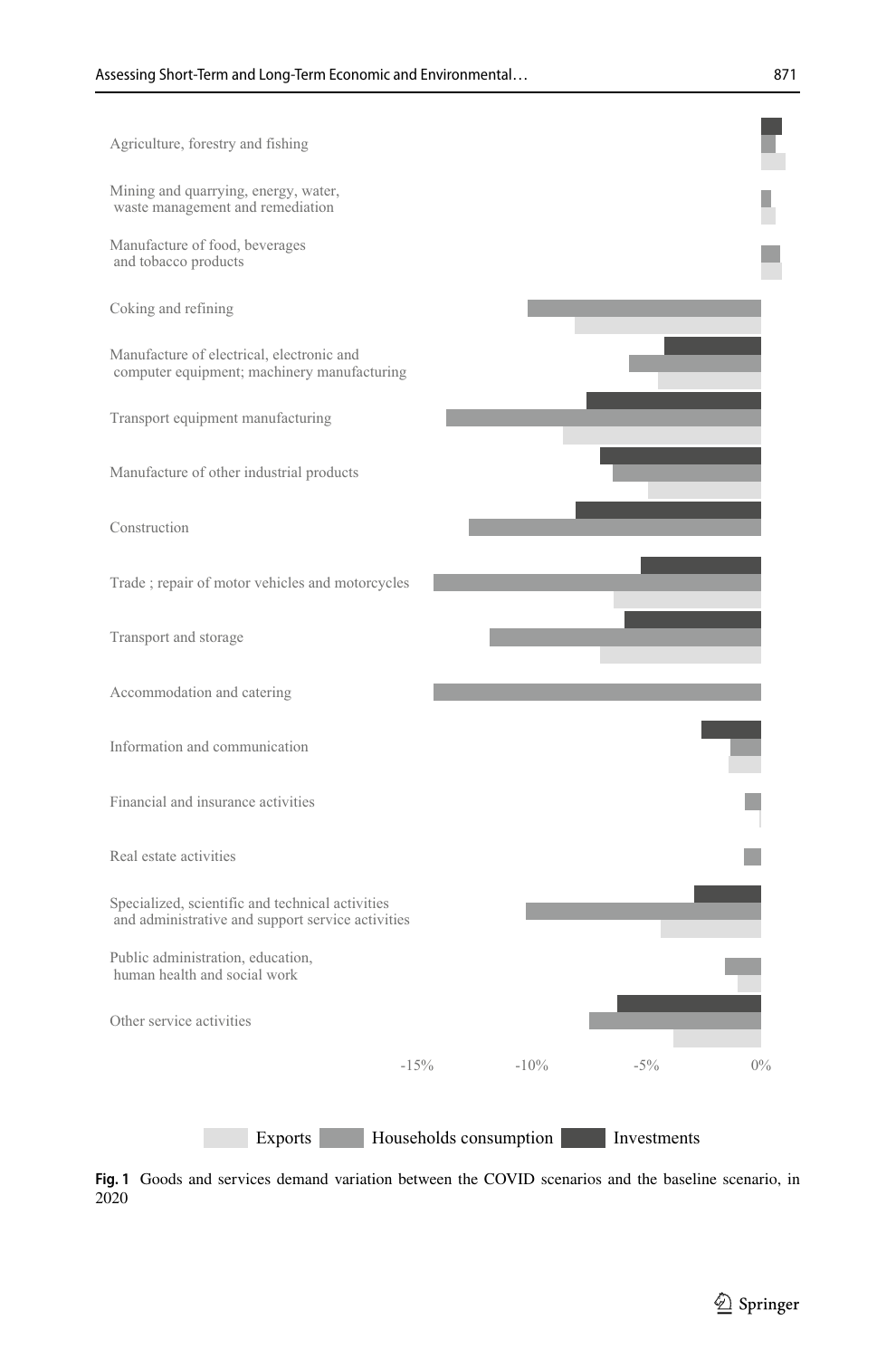well suited for policy analysis. In addition to providing information about the long term, it allows for analyzing transition phases over the short and medium terms, which is especially relevant when assessing the implementation of climate policies.

Within this modeling framework, in addition to a baseline reference scenario, we designed four alternative scenarios in order to investigate the impact of the COVID-19 crisis on the French economy with and without the implementation of a climate policy.

#### **2.1 Baseline Scenario: Without COVID‑19 or Climate Policy**

This scenario is designed to provide a benchmark against which all other scenarios will be compared. It does not include any specifc climate policy beyond those currently enacted by the French government, nor any macroeconomic shock linked to the COVID-19 crisis. In accordance with the assumptions used in the energy scenarios of the French Department of Climate and Energy, we assume productivity gains at a constant annual rate of 1.7% along with a population growth of 0.3%. Furthermore, ThreeME represents France as a small open economy having a relatively minor impact on the world economy. Since France only accounts for a small share of global fossil fuel demand, the French economy is unlikely to impact global fossil fuel prices substantially. We therefore consider oil, natural gas and coal prices exogenous in the model. In this scenario, the prices of imported petroleum products and natural gas are assumed to increase at the rate of infation, close to 2% per year. Under these assumptions, simulations result in an average GDP growth of 2% per year over the period 2010–2040 and a corresponding  $80\%$  increase in CO<sub>2</sub> emissions over the same period. Total emissions reach 691 MtCO<sub>2</sub> in 2040, far from the carbon neutrality objective pegged at 37 MtCO2 in 2050 (Ministère de la transition écologique et solidaire [2020\)](#page-16-11).

#### **2.2 Climate Policy Scenario**

We then simulate a frst alternative scenario, "Climate Pol.", which includes the implementation of a fscally neutral carbon tax: receipts are fully redistributed to households and frms through lump sum tax credits. There are no monetary transfers between households and frms: proceeds of the carbon tax paid by households are redistributed to them, while each sector receives a share of the carbon tax paid by the private sector proportional to its share of total employment. This mode of allocation is favorable to labor-intensive sectors. Following France Stratégie [\(2019](#page-15-19)), we assume a carbon price trajectory increasing by 250  $\epsilon$  in 2030 and by 500  $\epsilon$  by 2040 compared to its 2020 level. This trajectory is designed to be compatible with the French government's economy-wide carbon neutrality objective by 2050.

#### **2.3 COVID‑19 Scenarios**

All of our remaining scenarios take the COVID-19 crisis into account. The 55 days of strict lockdown has led to a negative demand shock, with a very signifcant reduction in all components of fnal demand—households consumption, investments and exports. We simulate this drop in fnal demand in 2020, then assume a return to normal levels of economic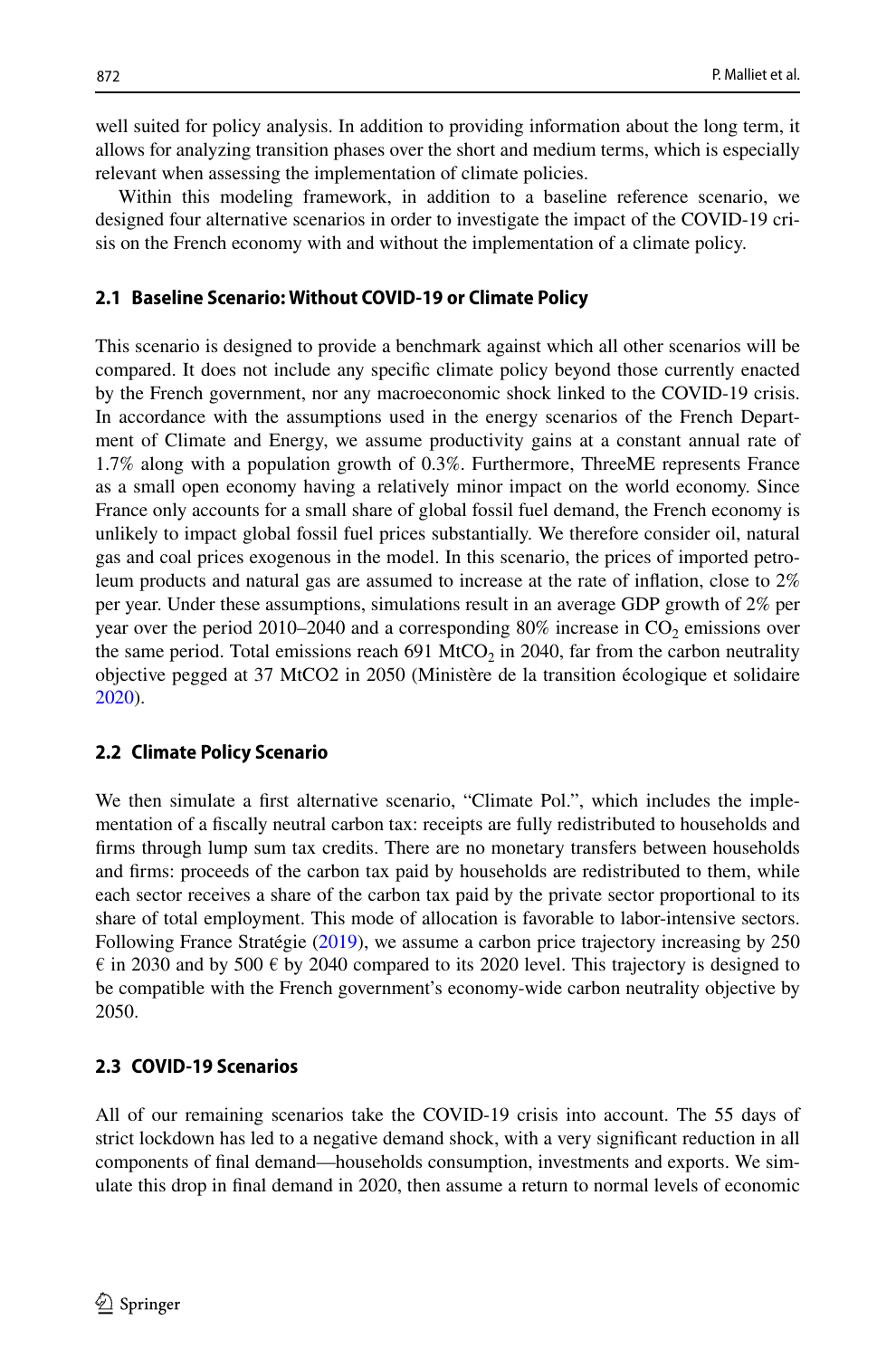<span id="page-6-3"></span>

| <b>Table 1</b> Scenarios |                                   | COVID-19<br>crisis | Persistent low<br>oil price | Recycled<br>carbon<br>tax |
|--------------------------|-----------------------------------|--------------------|-----------------------------|---------------------------|
|                          | Climate Pol.                      |                    |                             | $\checkmark$              |
|                          | <b>COVID</b>                      | $\checkmark$       |                             |                           |
|                          | COVID & Low Oil                   | ✓                  |                             |                           |
|                          | COVID & Low Oil &<br>Climate Pol. | ✓                  |                             | ✓                         |

activity thereafter.<sup>5</sup> Calibration of this demand shock is based on estimates provided by OFCE ([2020\)](#page-16-4) and is reported in Fig. [1](#page-4-0). This scenario is referred to as "COVID".

The COVID-19 crisis has also led to a sharp decrease in international oil prices. This collapse was magnifed by pre-existing structural imbalances in global oil markets, with a combination of over-supply and poor coordination between OPEP and non-OPEP producers (IEA [2019](#page-15-20)). Indeed, the global wave of lockdown began shortly after Russia and Saudi Arabia failed to reach an agreement on production quotas.<sup>6</sup> These factors have jointly triggered a dramatic decrease in oil price, which could be nearly 50% lower in 2020 than in 2019 (World Bank [2020c;](#page-16-12) IEA [2020b](#page-15-21)). Furthermore, the combination of structural oversupply and global efforts toward decarbonization may significantly depress oil prices in the medium to long term (Helm [2020\)](#page-15-0). We examine this in a second COVID-19 scenario, "COVID & Low Oil", where we assume a sharp decrease in the international price of oil followed by a slow recovery. Specifcally, we consider a 50% drop in 2020 followed by a 2% a year increase.

A sustained decrease in oil prices could have hamper eforts to reduce greenhouse gas emissions. To explore this interaction, we fnally analyze the joint impacts of the COVID-19 crisis, low oil prices and carbon pricing in our third COVID-19 scenario, "COVID & Low Oil & Climate Pol.". In this instance, we augment the previous scenario with the car-bon tax introduced in the climate policy scenario. Table [1](#page-6-3) summarizes the various scenarios considered in this study.

# <span id="page-6-0"></span>**3 Simulation Results**

We now turn to the simulation results of the scenarios. We focus our analysis on three main macroeconomic indicators—GDP, employment and aggregate investment—along with  $CO<sub>2</sub>$  emissions from 2020 to 2040. All simulation results are presented in terms of deviation to the baseline scenario. To test the robustness of our fndings, we complement the core simulations with sensitivity analyses conducted on the values of key elasticities of substitution used by the model. These additional results, which include sectoral-level

<span id="page-6-1"></span><sup>&</sup>lt;sup>5</sup> The lockdown lifting period, still on-going during the implementation of the current study, is expected to lead progressively to a normal situation in terms of economic activity, depending on the evolution of the epidemic.

<span id="page-6-2"></span><sup>6</sup> "Saudi Arabia launches oil price war after Russia deal collapse", Financial Times (2020/03/08) [https://](https://www.ft.com/content/d700b71a-6122-11ea-b3f3-fe4680ea68b5) [www.ft.com/content/d700b71a-6122-11ea-b3f3-fe4680ea68b5](https://www.ft.com/content/d700b71a-6122-11ea-b3f3-fe4680ea68b5).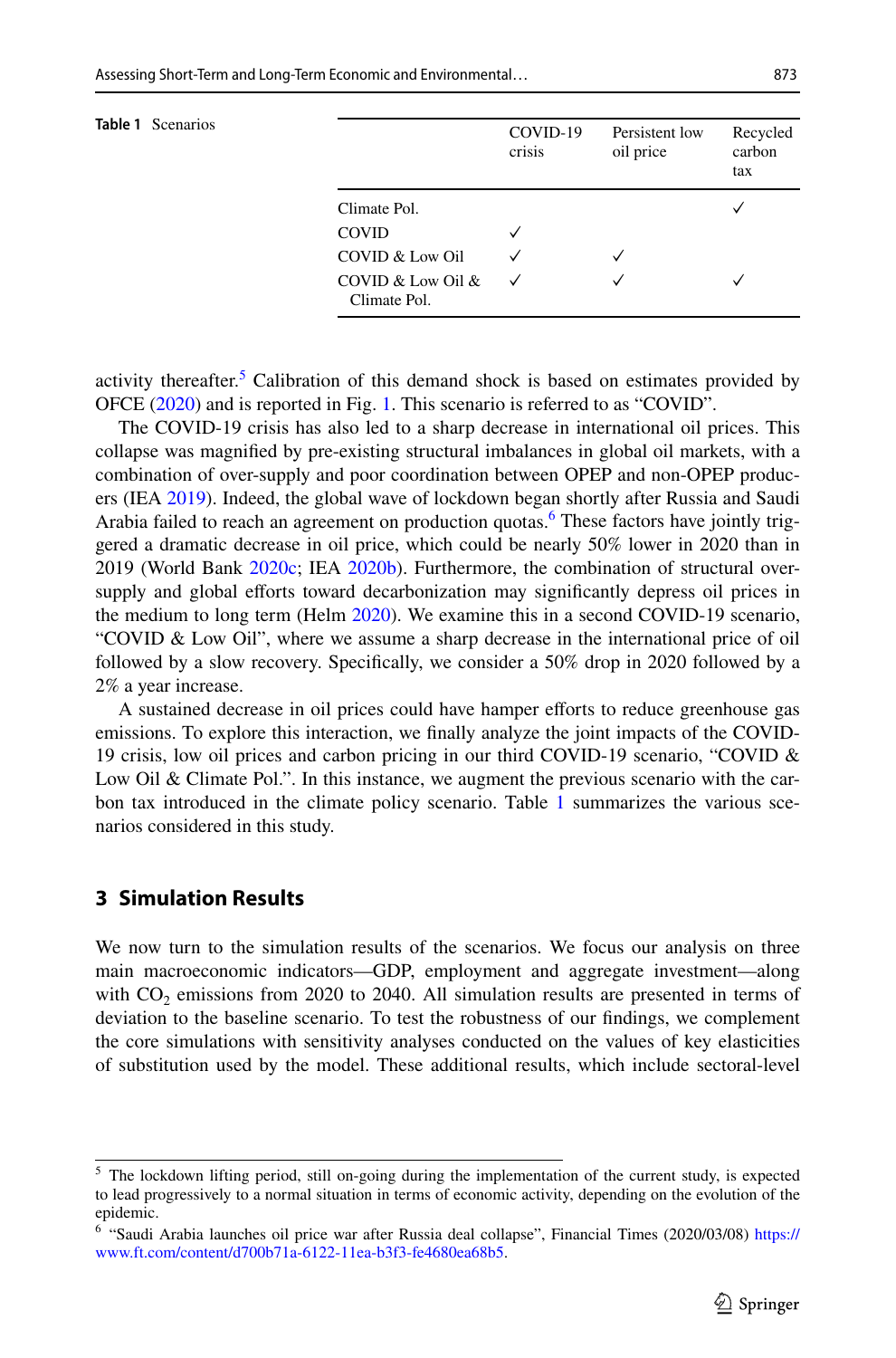

<span id="page-7-0"></span>**Fig. 2** Deviation from baseline along four economy-wide indicators for each scenario

details, are provided in the companion extended working paper (Malliet et al. [2020](#page-16-13)), and concur with our main fndings (Fig. [2](#page-7-0)).

## **3.1 Economic and Environmental Impacts of the COVID‑19 Crisis**

We fnd a strong short-term GDP decrease in 2020, with an estimated reduction of −5.1% compared to the baseline. Our estimate is closely aligned with forecasts published by the OECD (−5.3%) and the Bank of France (−6%). This collapse in economic output results directly from the sudden drop in aggregate demand triggered by the lockdown. It is therefore shared across all COVID-19 scenarios. Such a large reduction in GDP triggers a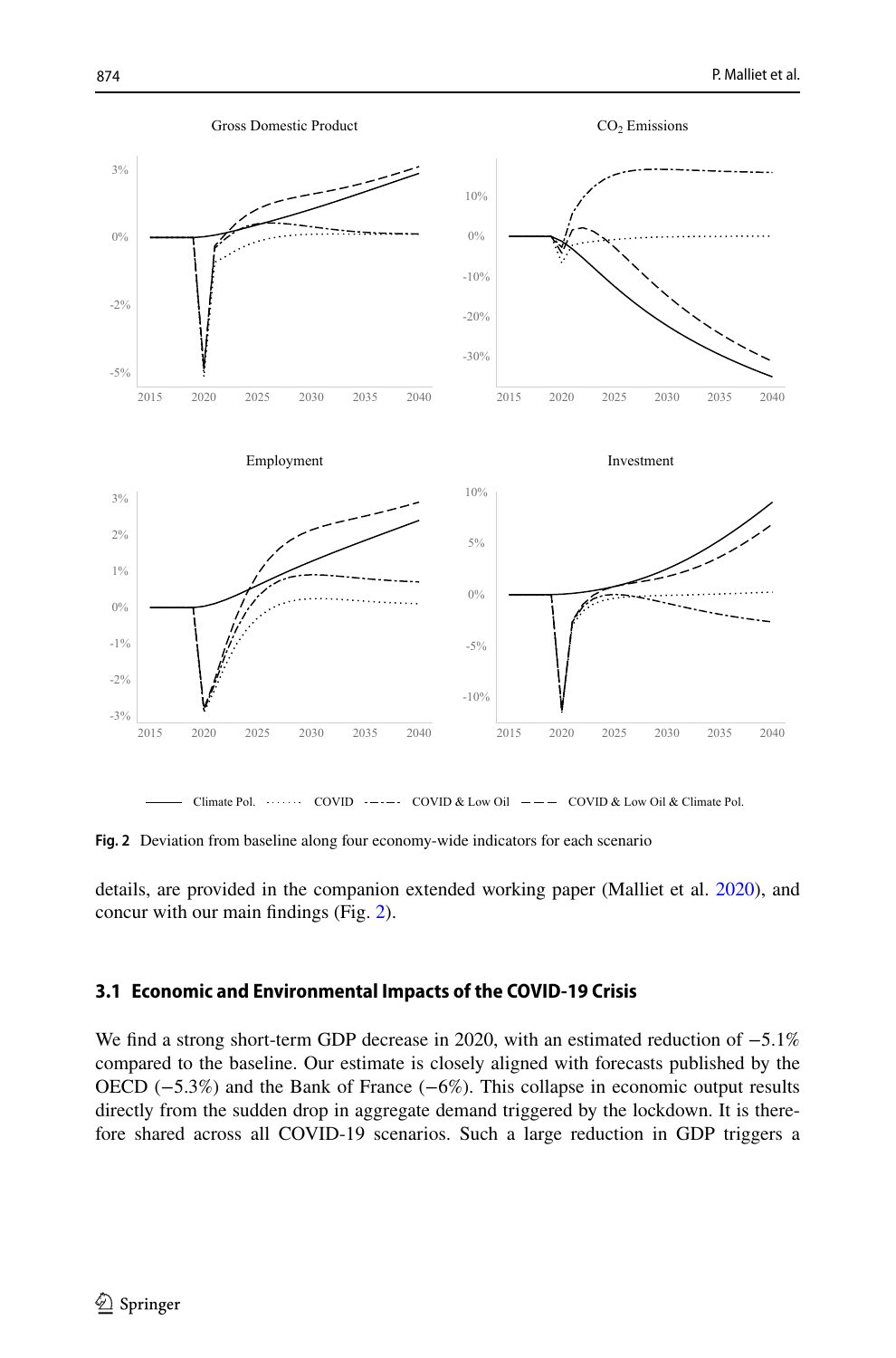correspondingly large increase in joblessness, with a jump of 2.9% in the unemployment rate. This fnding is also in line with forecasts released by the Bank of France, which estimates that the French unemployment rate will increase by 2.5% in 2021 as a result of the COVID-19 pandemic (Banque de France [2020](#page-15-22)). However, this spike proves transitory as the unemployment rate falls back to its pre-crisis level over the following decade. Similarly, investment is particularly afected, dropping by up to 11% in 2020. This is counterbalanced by a substantially faster recovery. Investment bounces back to 2.5% below its baseline level by 2021 and quickly converges back to its pre-crisis trajectory.

An economic slowdown of this magnitude triggers an instant drop in  $CO<sub>2</sub>$  emissions, of  $-6.6\%$  in 2020. Yet the projected trajectory of CO<sub>2</sub> emissions is highly sensitive to the price of oil. The collapse in oil prices observed in the frst half of 2020 leads to an increase in energy intensity and carbon intensity, but also stimulates economic activity. This explains the higher level of emissions estimated in the *COVID & Low Oil* scenario, observed as early as 2020 and sustained through 2040. The stimulus received from lower oil prices remains transitory though, and culminates at 0.5% of GDP by 2026.

The COVID-19 pandemic has devastating macroeconomic impacts in the short term yet this damage could remain temporary with a return to the pre-crisis growth trajectory within a decade. Symmetrically, the reduction in  $CO<sub>2</sub>$  emissions is just as short-lived in the absence of strengthened carbon pricing. This would be made worse by a prolonged depression in world oil prices.

#### **3.2 Climate Policy in the post‑COVID Recovery**

The unexpected drop in  $CO<sub>2</sub>$  emissions resulting from the COVID-19 crisis could appear to provide a welcome respite to help achieve the Paris Agreement objectives. Yet our *COVID* and *COVID & Low Oil* scenarios illustrate that without further climate mitigation efforts, this reprieve will prove short lived. Worse, under the persistently low oil price scenario, French emissions end up higher than in the absence of the COVID-19 pandemic as early as 2022. In the present section, we explore how the introduction of strengthened carbon pricing interacts with the post-COVID recovery.

Long-term trends in emissions in our scenarios are driven by changes in relative energy prices, which result in turn from changes in international oil markets or the introduction of a carbon tax. In our modeling framework, the latter can result in a so-called "double dividend". The increase in carbon pricing fosters improvements in energy efficiency and discourages the use of fossil resources. This improves the balance of trade of a net fossil fuel importer such as France and stimulates energy efficiency investments, thereby yielding a macroeconomic beneft. Further, the carbon taxation scheme specifed in the *Climate Policy* and *COVID & Low Oil & Climate Policy* scenarios is fully recycled as a lump sum tax credit without transfers between households and frms. In the private sector, the recycling scheme is implemented proportionally to the sector's share of total employment. Such a scheme favors labor-intensive industries, which increases aggregate employment. These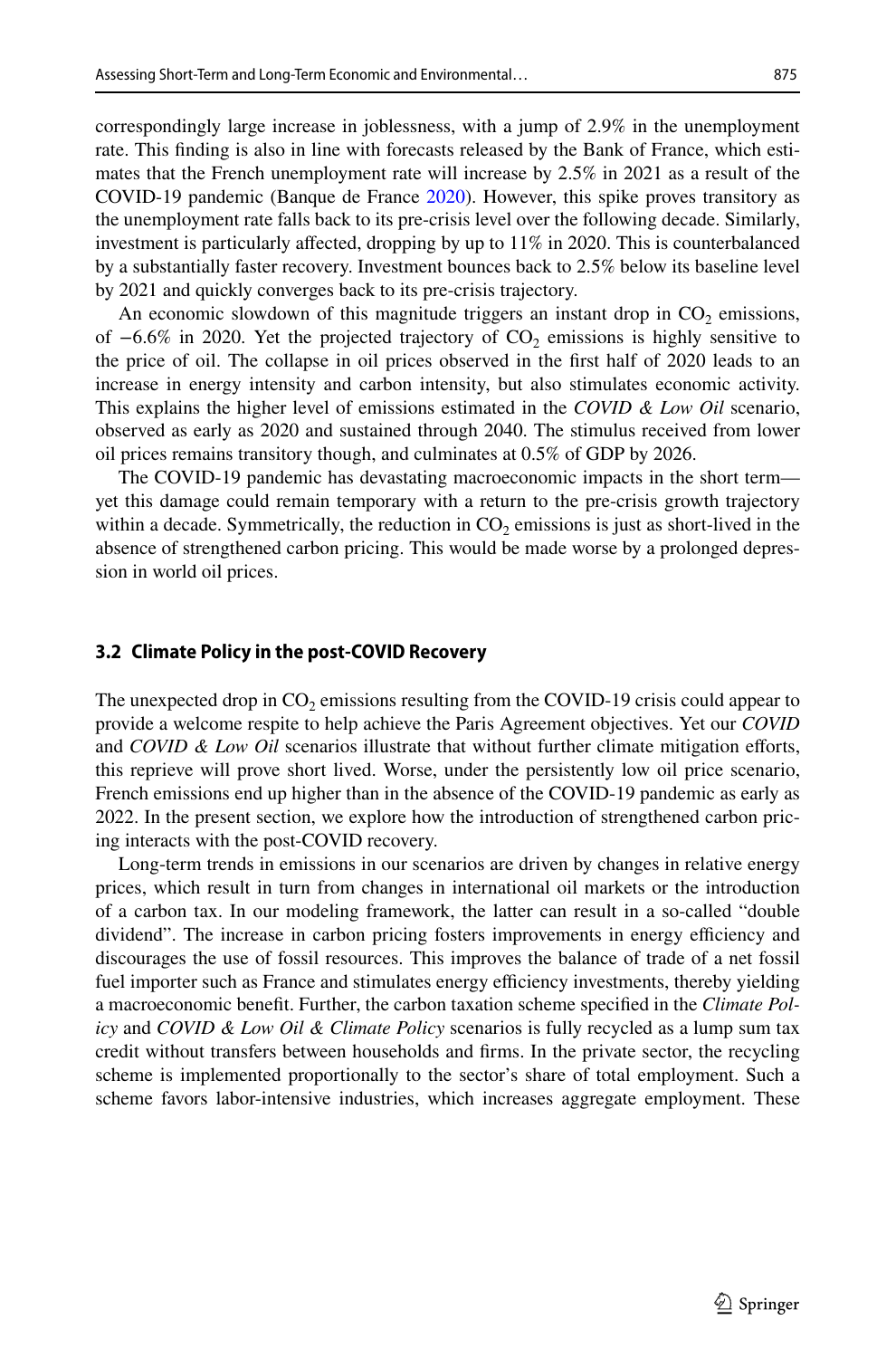mechanisms explain the expansionary impact of the *Climate Policy* scenario, which leads to a 2.6% higher GDP by 2040 compared to the baseline.

The main contribution of the present paper is to examine the impact of a similarly ambitious carbon pricing policy in the context of the post-COVID recovery, through the *COVID & Low Oil & Climate Policy* scenario. We fnd that despite the deep COVID-related downturn, carbon taxation still yields a macroeconomic co-beneft in the medium to long-term. Interestingly, the impact on GDP is even higher, at nearly 3% by 2040 than in the counterfactual *Climate Policy* scenario. This is explained by the conjunction with sustained lower oil prices over the period, which reduce households' and frms' energy bills. The fully recycled carbon tax acts as an additional economic stimulus reinforcing the expansionary impact of reduced oil prices while preventing an increase in  $CO<sub>2</sub>$  emissions. Nevertheless, CO2 emissions still end up 5% higher than in the counterfactual *Climate Policy* scenario due to the prolonged reduction in oil prices. This fnding underlines the need for higher carbon pricing should oil markets remain depressed in the post-COVID recovery.

It should be noted that the positive macroeconomic impacts of climate change mitigation policies are felt early on in the recovery—as a direct result of the balance of trade and investment benefts highlighted above. Both GDP and employment increase beyond their baseline levels as early as 2023, compared with 2024 to 2026 in scenarios that do not implement carbon pricing. Long-term employment also benefts commensurately, with 900,000 jobs created by 2040. However, this aggregate impact is not uniformly distributed across sectors. In particular, energy sectors do see some job destruction when implementing carbon pricing (see ["Appendix A](#page-10-0)").

Outcomes on CO2 emissions are the most contrasted across scenarios. In *COVID & Low Oil*, we fnd that without any strengthened mitigation, depressed oil prices would lead to an increase of 16% above baseline by 2040 despite the initial lockdown related drop. Conversely, the carbon taxation scheme implemented in *COVID & Low Oil & Climate Policy* achieves a 31% reduction in  $CO<sub>2</sub>$  emissions against the baseline by 2040. Our findings confrm that the COVID-19 crisis need not delay climate change mitigation. Indeed, implementing a fully redistributed carbon tax can even help speed up the economic recovery.

#### <span id="page-9-0"></span>**4 Conclusion**

In order to slow down the rate of spread of the COVID-19 virus, the French government imposed an unprecedented national lockdown over a period of 55 days from March to May 2020. The simulations conducted in this paper pursue two main objectives. First, we aim to provide a quantitative assessment of the economic and environmental impacts of these exceptional measures in the short and long term. We fnd that the lockdown has had signifcant negative short-term consequences on economic activity with a 5% GDP decline in 2020 compared to its baseline trajectory. However, the demand shock induced by the lockdown is temporary: the economy progressively recovers toward its baseline trajectory over the following decade. This economic slowdown has an instant mechanical impact on  $CO<sub>2</sub>$  emissions, with an estimated 6.6% decrease in 2020 compared to the baseline path. Yet, as a consequence of the economic recovery,  $CO<sub>2</sub>$  emissions also quickly catch up to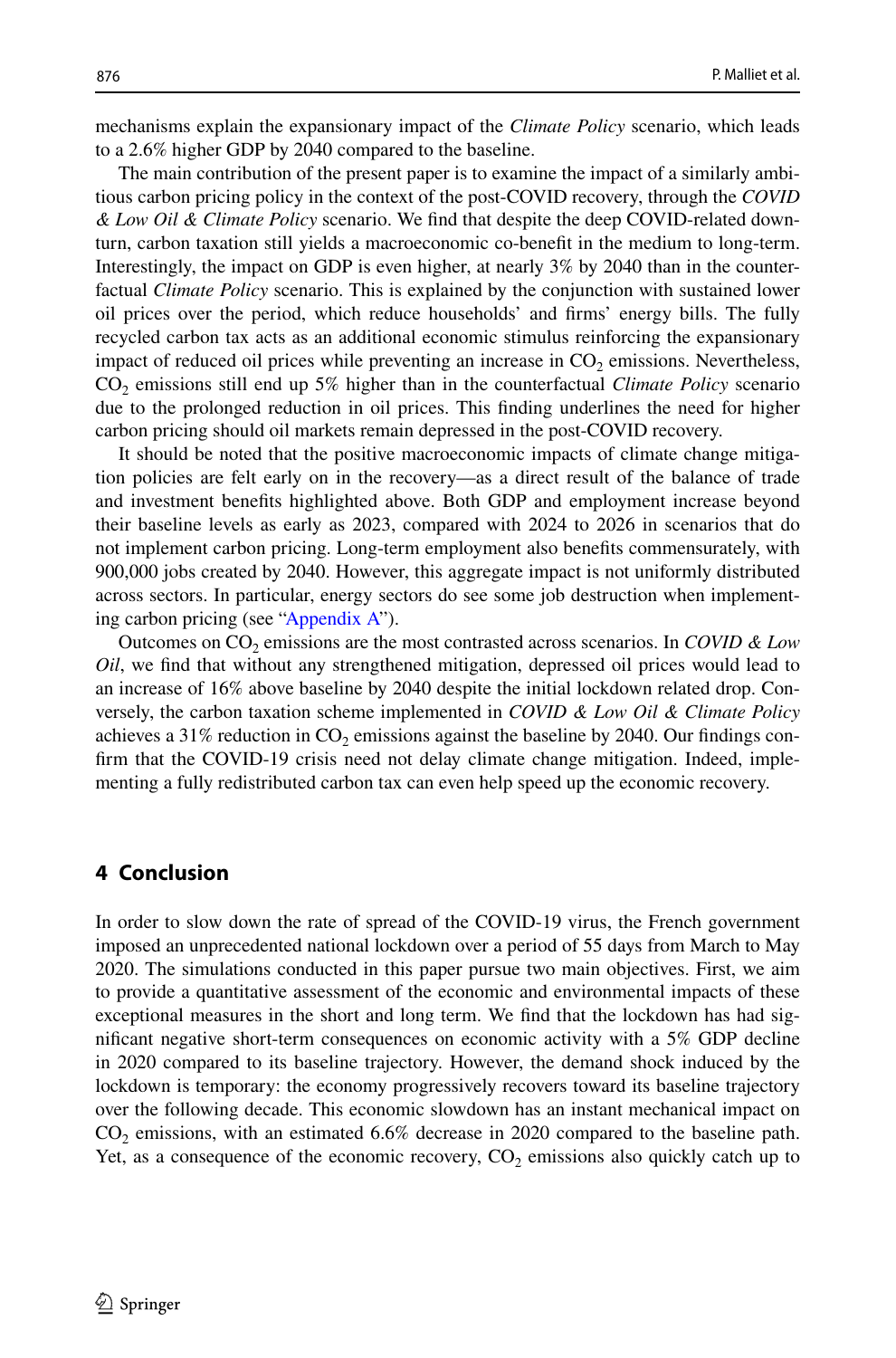their baseline trajectory. The positive environmental impact of the COVID-19 crisis is thus purely temporary. Further, one of the main global macroeconomic consequences of the pandemic has been a signifcant decrease in oil prices—which could be sustained over the coming years. Our simulations suggest that this would make the long-term environmental consequences of the COVID-19 crisis negative. In the medium to long run,  $CO<sub>2</sub>$  emissions end up above their baseline trajectory since lower oil prices allow for a faster economic recovery while encouraging the development of carbon-intensive technologies.

Second, we investigate whether implementing carbon pricing can still yield positive macroeconomic dividends in the context of the post-COVID recovery. We fnd that implementing ambitious carbon pricing speeds up economic recovery by stimulating employment and investment while reducing  $CO<sub>2</sub>$  emissions significantly—even when combined with persistently low oil prices. Increasing fossil energy prices through a carbon tax leads to the substitution of energy for capital, in other words to energy efficiency investments. This in turn yields a decrease in energy use and  $CO<sub>2</sub>$  emissions. Over the long run, GDP even ends up larger than in a non-COVID-19 scenario implementing the exact same climate policy. By maintaining a high fossil fuel price, the carbon tax reduces the imports of fossil energy while fully redistributing carbon tax proceeds is primarily benefcial to the domestic economy. This acts as an additional economic stimulus which strengthens the recovery while preventing an increase in  $CO<sub>2</sub>$  emissions. However, low oil prices delay and reduce  $CO<sub>2</sub>$  emissions reductions achievable by a given level of carbon taxation. This underlines the need for higher carbon pricing should oil markets remain depressed in the post-COVID recovery.

The severity of the global economic crisis induced by the COVID-19 pandemic might appear to support the postponement of ambitious climate mitigation. Our results directly contradict this idea, and support instead the strengthening of climate policies at a critical junction where mishandling of the post-COVID recovery could have dramatic consequences for GHG emissions mitigation efforts.

The COVID-19 crisis is still unfolding as we write these lines. As uncertainty remains particularly high, these results should be considered with appropriate caution. Our analysis could be completed by integrating certain dimensions of the COVID-19 crisis that remain difficult to quantify given current data availability, such as estimating long-term supplyside efects or considering the impact of emergency measures taken by national governments and multilateral organizations. A macroeconomic comparison with a long-term full decarbonization scenario or a set of other climate policy instruments would also yield further insights into the role of climate mitigation in the post-COVID recovery.

**Acknowledgements** This paper is the result of a research collaboration regarding the development of the ThreeME model between French Environment and Energy Management Agency (ADEME), the French Economic Observatory (OFCE), and the Netherlands Economic Observatory (NEO). Financial support by ADEME (Research Grants 1910C0005) is gratefully acknowledged.

## <span id="page-10-0"></span>**Appendix A: Detailed Simulations Results**

See Figs. [3,](#page-11-0) [4](#page-12-0), [5](#page-13-0) and [6.](#page-14-0)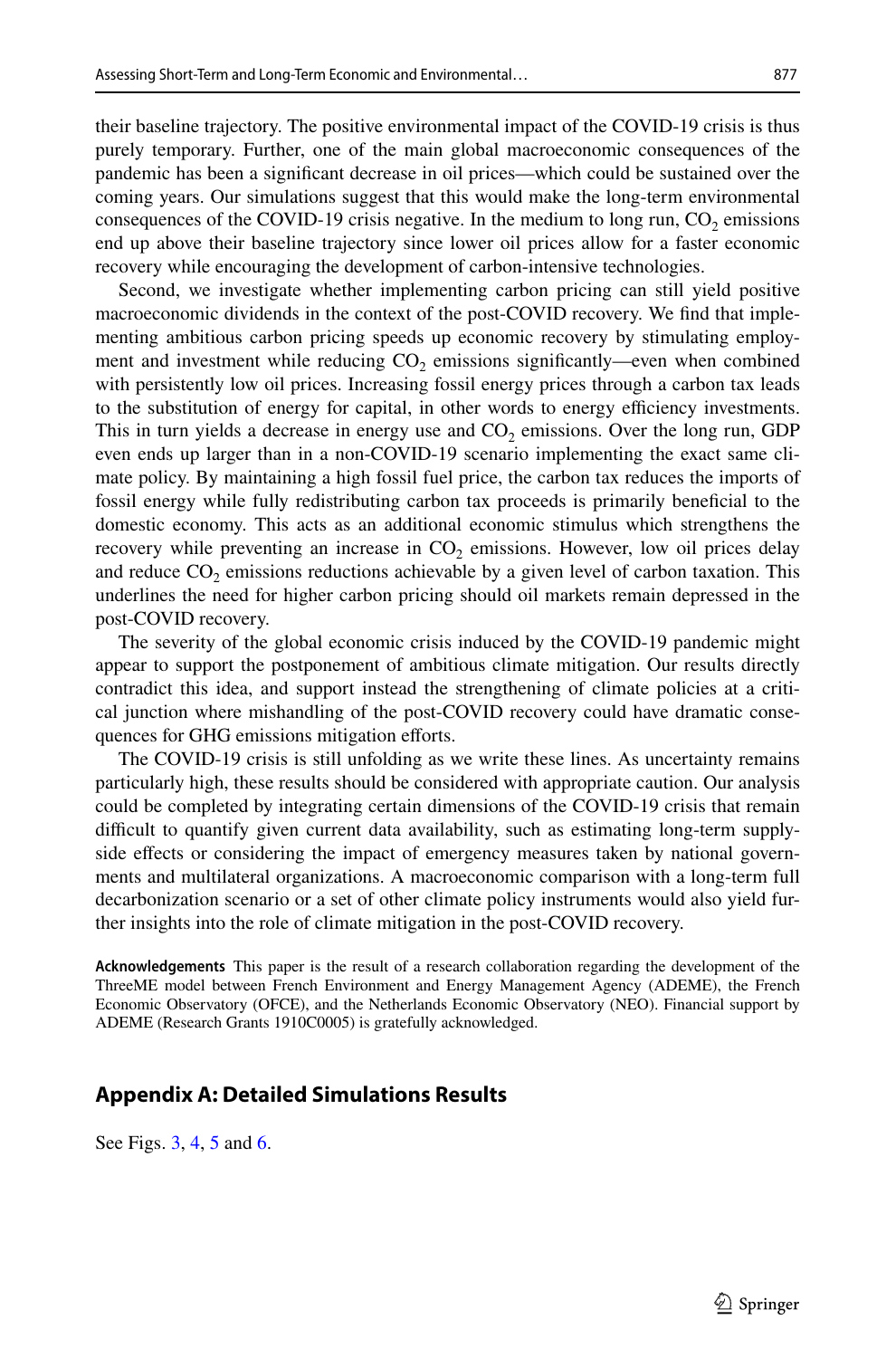

<span id="page-11-0"></span>**Fig. 3** Added value variation in deviation to the baseline by sector in 2040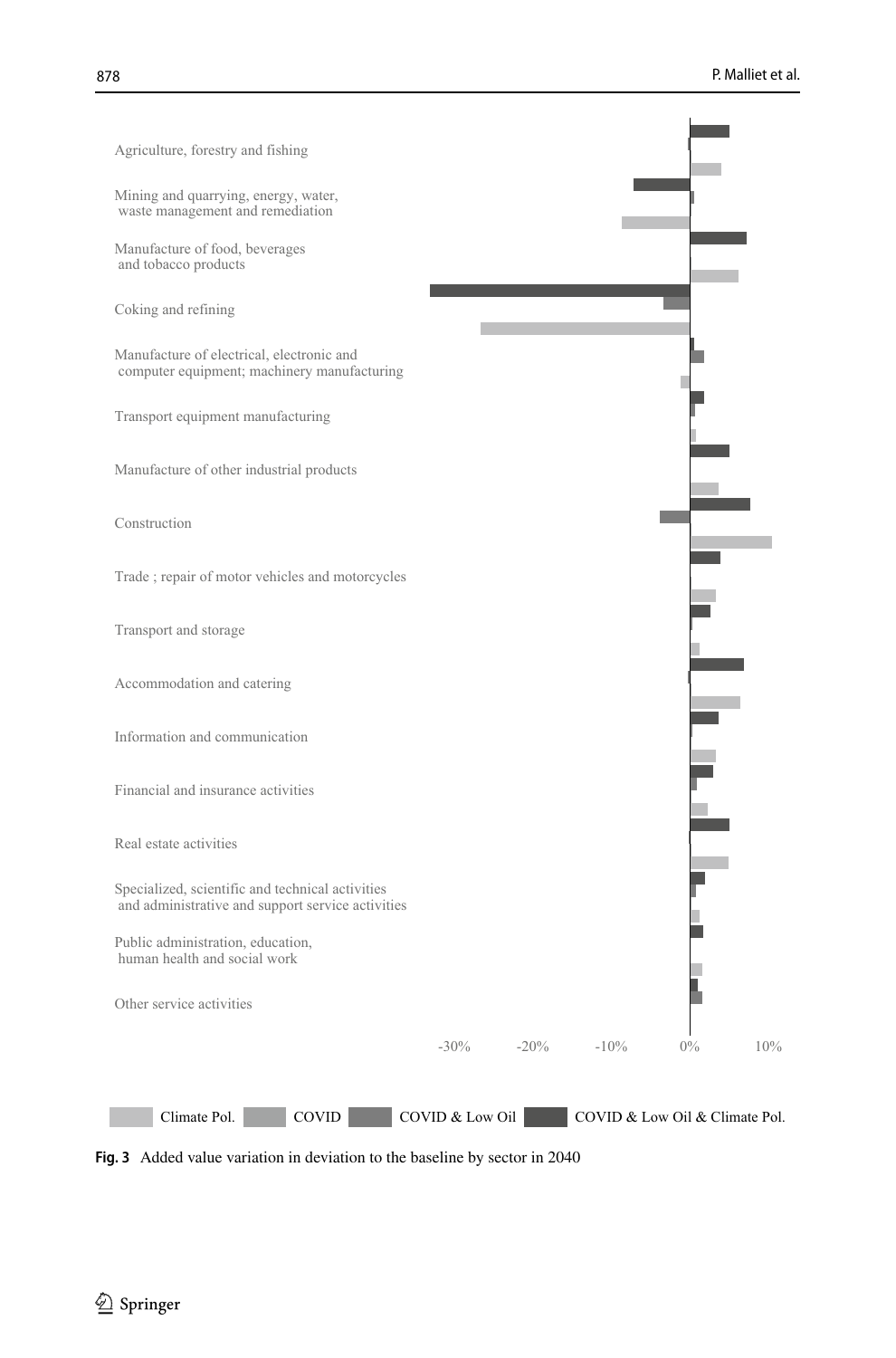

<span id="page-12-0"></span>**Fig. 4** Employment variation in % deviation to the baseline in 2040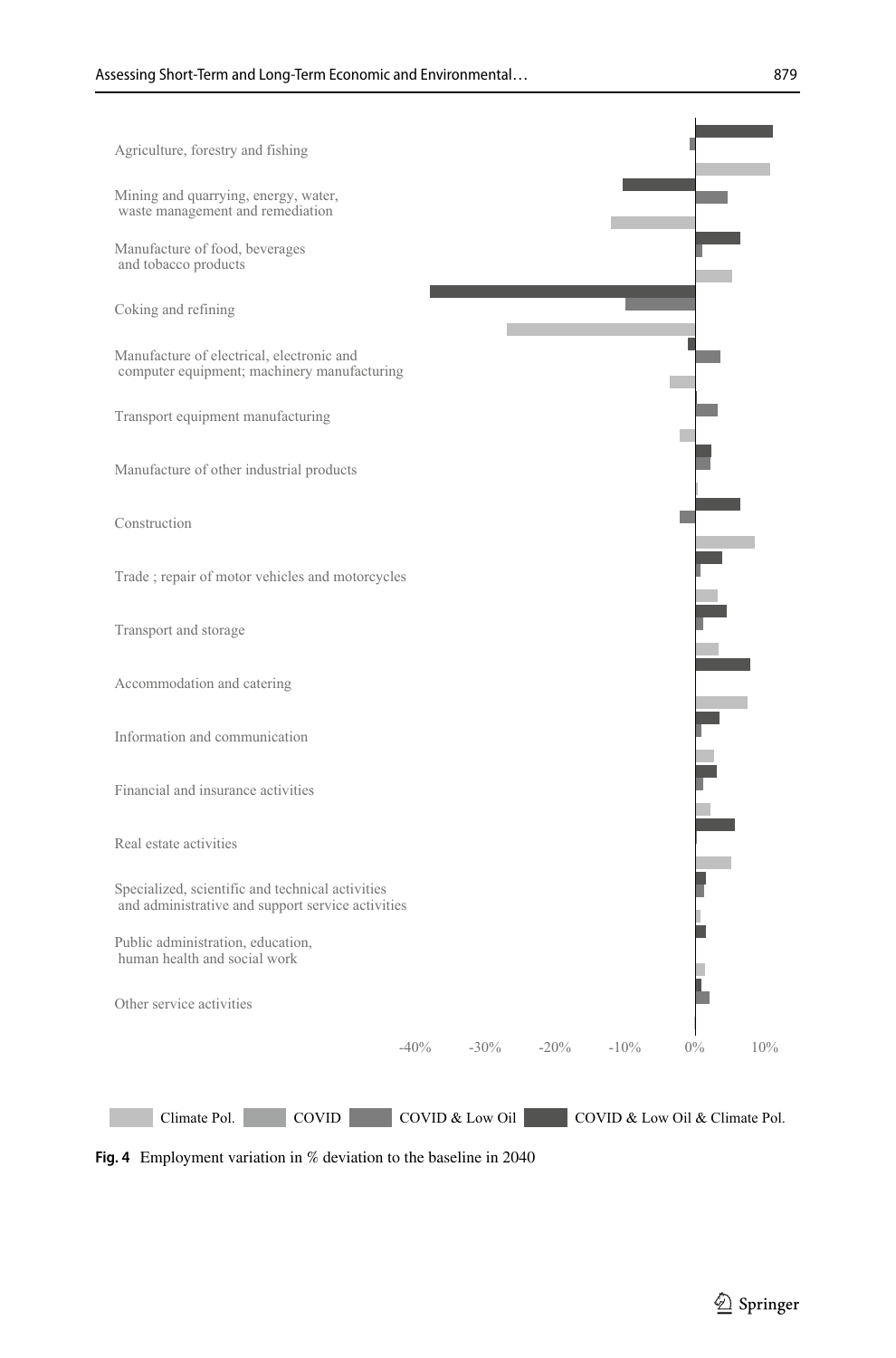

<span id="page-13-0"></span>**Fig. 5**  $CO_2$  emissions variation in % deviation to the baseline in 2040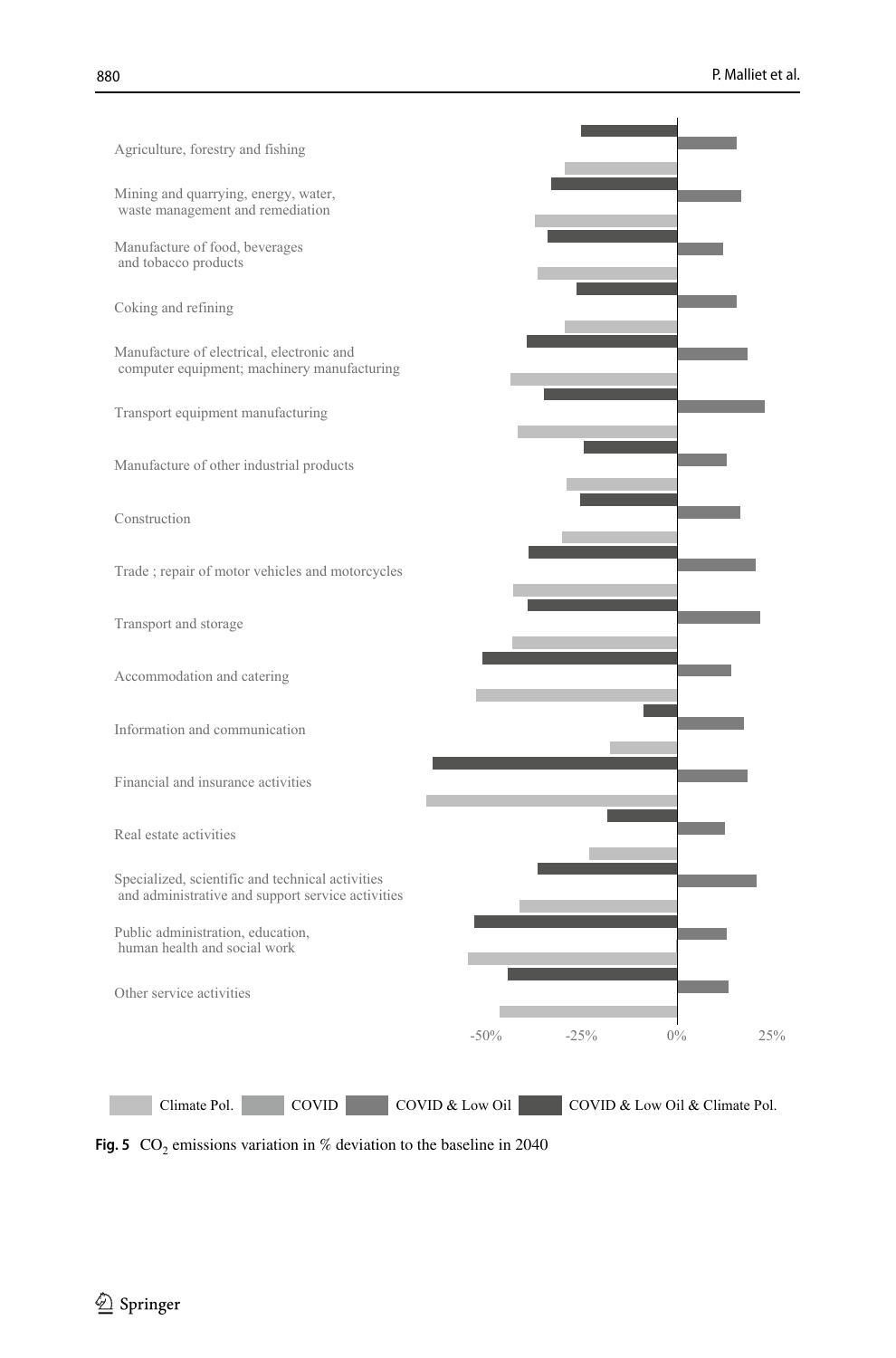

<span id="page-14-0"></span>**Fig. 6** Investment variation in % deviation to the baseline in 2040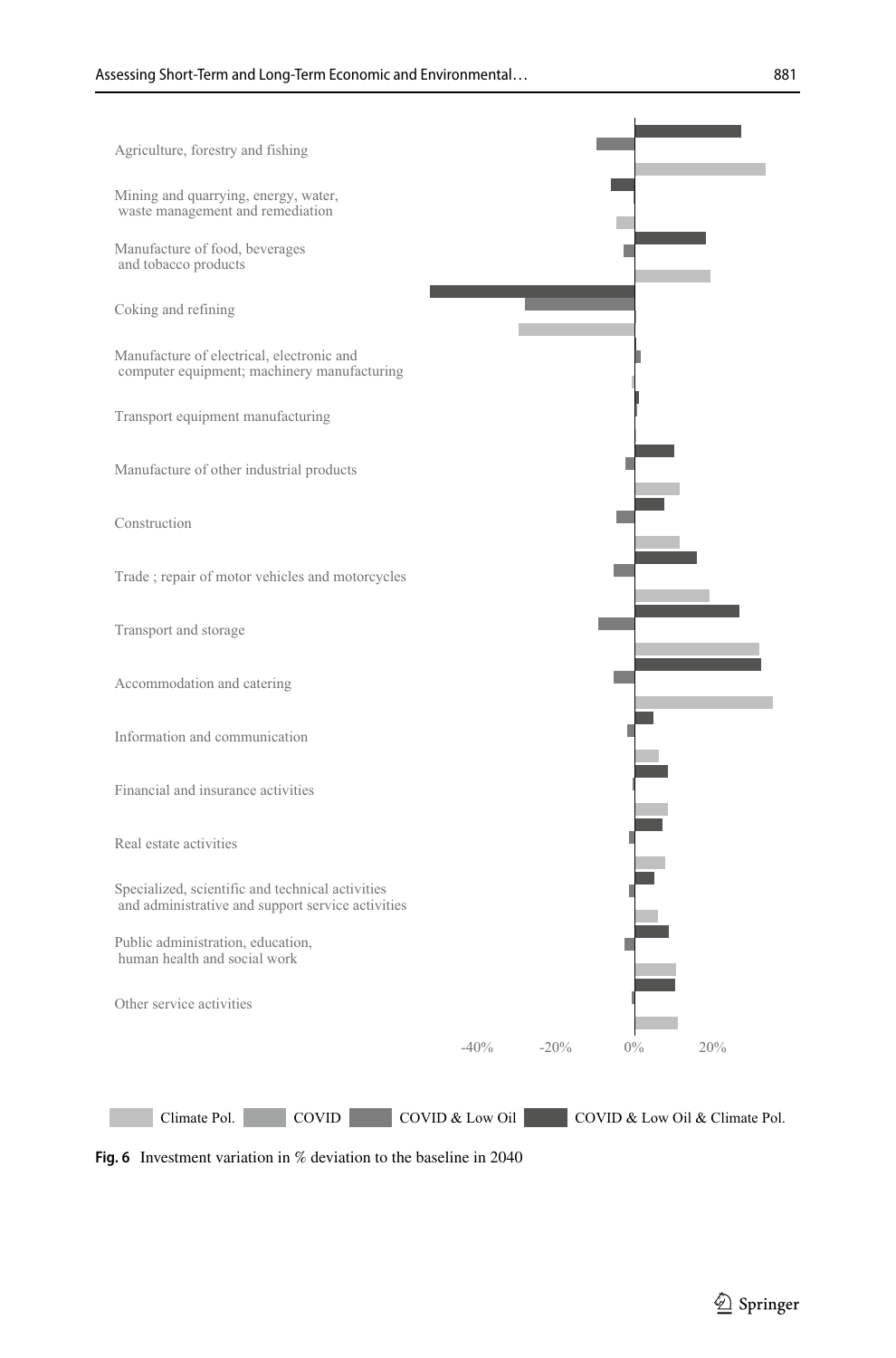# **References**

- <span id="page-15-11"></span>Allan J, Donovan C, Ekins P, Gambhir A, Hepburn C, Robins N, Reay D, Shuckburgh E, Zenghelis D (2020) A net-zero emissions economic recovery from COVID-19. Smith School working paper 20-01
- <span id="page-15-8"></span>Aubert D, Chiroleau-Assouline M (2019) Environmental tax reform and income distribution with imperfect heterogeneous labour markets. European Economic Review 116:60–82. [https://doi.org/10.1016/j.euroe](https://doi.org/10.1016/j.euroecorev.2019.03.006) [corev.2019.03.006](https://doi.org/10.1016/j.euroecorev.2019.03.006)
- <span id="page-15-22"></span>Banque de France (2020) Projections macroéconomiques pour la France—Juin 2020
- <span id="page-15-16"></span>Bulavskaya Tatyana, Reynès Frédéric (2018) Job creation and economic impact of renewable energy in the Netherlands. Renew Energy 119:528–538.<https://doi.org/10.1016/j.renene.2017.09.039>
- <span id="page-15-12"></span>Callonnec G, Landa G, Malliet P, Reynès F (2013a) Les efets macroéconomiques des scénarios énergétiques de l'Ademe. Revue de l'énergie 615
- <span id="page-15-13"></span>Callonnec G, Landa G, Malliet P, Reynès F, Tamsamani Y, OFCE/ADEME/TNO (2013b) A full description of the Three-ME model: multi-sector macroeconomic model for the evaluation of environmental and energy policy. Working paper ThreeME, [www.threeme.org/documentation](http://www.threeme.org/documentation)
- <span id="page-15-14"></span>Callonnec G, Landa G, Malliet P, Reynès F, Saussay A (2016) Les propriétés dynamiques et de long terme du modèle ThreeME: un cahier de variantes. Revue de l'OFCE 149
- <span id="page-15-1"></span>CITEPA, Technical reference center for air pollution and climate change (2020). Impact of COVID-19 on GHG emissions-New estimations. [https://www.citepa.org/fr/2020\\_05\\_a09/](https://www.citepa.org/fr/2020_05_a09/)
- <span id="page-15-17"></span>Fishbone LG, Abilock H (1981) Markal, a linear-programming model for energy-systems analysis—technical description of the Bnl version. Int J Energy Res 5(4):353–375. [https://doi.org/10.1002/er.44400](https://doi.org/10.1002/er.4440050406) [50406](https://doi.org/10.1002/er.4440050406)
- <span id="page-15-19"></span>France Stratégie (2019) Commission Quinet Report. [https://www.strategie.gouv.fr/english-articles/socia](https://www.strategie.gouv.fr/english-articles/social-value-mitigation-activities-key-messages-and-recommendations) [l-value-mitigation-activities-key-messages-and-recommendations](https://www.strategie.gouv.fr/english-articles/social-value-mitigation-activities-key-messages-and-recommendations)
- <span id="page-15-9"></span>Hasfstead MAC, Williams RC III (2018) Unemployment and environmental regulation in general equilibrium. J Public Econ. <https://doi.org/10.1016/j.jpubeco.2018.01>
- <span id="page-15-2"></span>HCC (2020) The High Council on Climate special report. Climate, Health: Better Prevention, Better Healin. Accelerating A Just Transition To Strengthen Our Resilience Against Climate And Health Risk. [https](https://www.hautconseilclimat.fr/wp-content/uploads/2020/04/hcc_rapport_spcial.pdf) [://www.hautconseilclimat.fr/wp-content/uploads/2020/04/hcc\\_rapport\\_spcial.pdf](https://www.hautconseilclimat.fr/wp-content/uploads/2020/04/hcc_rapport_spcial.pdf)
- <span id="page-15-18"></span>Heaps C (2008) An Introduction to LEAP. Stockholm Environment Institute, pp 1–16
- <span id="page-15-0"></span>Helm D (2020) The environmental impacts of the coronavirus. Environ Resour Econ 76:21–38. [https://doi.](https://doi.org/10.1007/s10640-020-00426-z) [org/10.1007/s10640-020-00426-z](https://doi.org/10.1007/s10640-020-00426-z)
- <span id="page-15-6"></span>Hepburn C, O'Callaghan B, Stern N, Stiglitz J, Zenghelis D (2020) Will COVID-19 fscal recovery packages accelerate or retard progress on climate change? Oxf Rev Econ Policy. [https://doi.org/10.1093/](https://doi.org/10.1093/oxrep/graa015) [oxrep/graa015](https://doi.org/10.1093/oxrep/graa015)
- <span id="page-15-20"></span>IEA (2019) World Energy Outlook, International Energy Agency, [https://www.iea.org/reports/world-energ](https://www.iea.org/reports/world-energy-outlook-2019) [y-outlook-2019](https://www.iea.org/reports/world-energy-outlook-2019)
- <span id="page-15-3"></span>IEA (2020a) Global Energy Review 2020, The impacts of the COVID-19 crisis on global energy demand and CO2 emissions. IEA, Paris<https://www.iea.org/reports/global-energy-review-2020>
- <span id="page-15-21"></span>IEA (2020b) Oil Market Report—June 2020, IEA, Paris, [https://www.iea.org/reports/oil-market-repor](https://www.iea.org/reports/oil-market-report-june-2020) [t-june-2020](https://www.iea.org/reports/oil-market-report-june-2020)
- <span id="page-15-10"></span>IMF (2020) International Monetary Fund (2020) World economic outlook, April 2020: the great lockdown. World economic outlook reports. [https://www.imf.org/en/Publications/WEO/Issues/2020/04/14/weo](https://www.imf.org/en/Publications/WEO/Issues/2020/04/14/weo-april-2020)[april-2020](https://www.imf.org/en/Publications/WEO/Issues/2020/04/14/weo-april-2020). Accessed 25 May 2020
- <span id="page-15-5"></span>IPCC (2018) Summary for Policymakers. In: Global Warming of 1.5°C. An IPCC Special Report on the impacts of global warming of 1.5°C above pre-industrial levels and related global greenhouse gas emission pathways, in the context of strengthening the global response to the threat of climate change, sustainable development, and efforts to eradicate poverty [Masson-Delmotte, V., P. Zhai, H.-O. Pörtner, D. Roberts, J. Skea, P.R. Shukla, A. Pirani, W. Moufouma-Okia, C. Péan, R. Pidcock, S. Connors, J.B.R. Matthews, Y. Chen, X. Zhou, M.I. Gomis, E. Lonnoy, T. Maycock, M. Tignor, and T. Waterfeld (eds.)]. World Meteorological Organization, Geneva, Switzerland
- <span id="page-15-7"></span>Janardhanan NK, Ikeda E, Ikeda M (2020) Impact of COVID-19 on Japan and India: climate, energy and economic stimulus. Institute for Global Environmental Strategies (IGES) working paper. ISBN: 978- 4-88788-244-7. [https://www.iges.or.jp/en/pub/COVID-19-impact-japan-and-india-climate-energy-and](https://www.iges.or.jp/en/pub/COVID-19-impact-japan-and-india-climate-energy-and-economic-stimulus-20200522/en)[economic-stimulus-20200522/en](https://www.iges.or.jp/en/pub/COVID-19-impact-japan-and-india-climate-energy-and-economic-stimulus-20200522/en)
- <span id="page-15-15"></span>Landa G, Reynès F, Islas I, Bellocq F, Grazi F (2016) Towards a Low Carbon Growth in Mexico: is a Double Dividend Possible? A Dynamic General Equilibrium Assessment. Energy Policy 96(24):314–327. <https://doi.org/10.1016/j.enpol.2016.06.012>
- <span id="page-15-4"></span>Le Quéré C, Jackson RB, Jones MW et al (2020) Temporary reduction in daily global  $CO<sub>2</sub>$  emissions during the COVID-19 forced confnement. Nat Clim Chang.<https://doi.org/10.1038/s41558-020-0797-x>